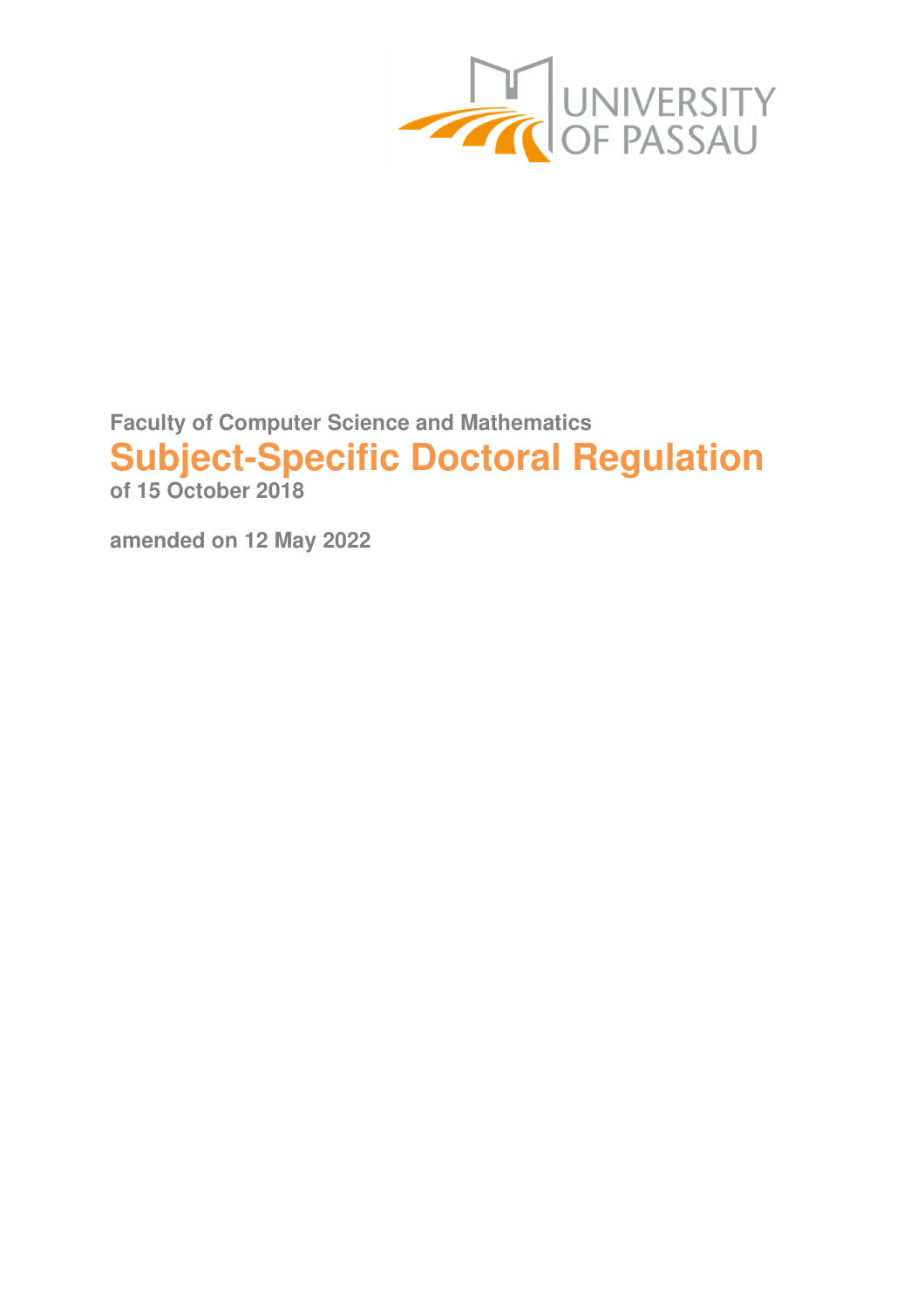#### **Please note:**

**Only the German text, as published in the official law gazette, is legally binding. This English version is only intended to aid your understanding and does not have legal force. In the event of discrepancies between the English and German wording, the German wording shall prevail.** 

# **Subject-Specific Doctoral Regulation of the Faculty of Computer Science and Mathematics at the University of Passau**

## **of 15 October 2018**

#### **amended on 12 May 2022**

On the basis of Art. 13(1) sentence 2 in conjunction with Art. 64(1) sentence 5 Bayerisches Hochschulgesetz (BayHSchG; the Bavarian higher education act), the University of Passau lays down the following statute:

#### **Table of Contents**

- § 1 Scope
- § 2 Composition of committees
- § 3 Acceptance requirements of the Faculty of Computer Science and Mathematics
- § 4 Form of the thesis
- § 5 Additional requirements for the referees
- § 6 Viva voce examination (rigorosum) at the Faculty of Computer Science and Mathematics
- $\overline{\$$  7 Grades and degree classifications
- § 8 Publication of the thesis
- § 9 Early use of the degree designation
- § 10 Effective date, superseded regulation and transitional provision

#### **§ 1 Scope**

<sup>1</sup>This subject-specific doctoral regulation applies to all procedures at the Faculty of Computer Science and Mathematics of the University of Passau for the awarding, the withdrawal and the revocation of doctoral degrees and supplements the general doctoral regulation of the University of Passau. <sup>2</sup>If it becomes apparent that a provision of this regulation is not compatible with the general doctoral regulation (Allgemeine Promotionsordnung; APromO), then the provision of the general doctoral regulation takes precedence.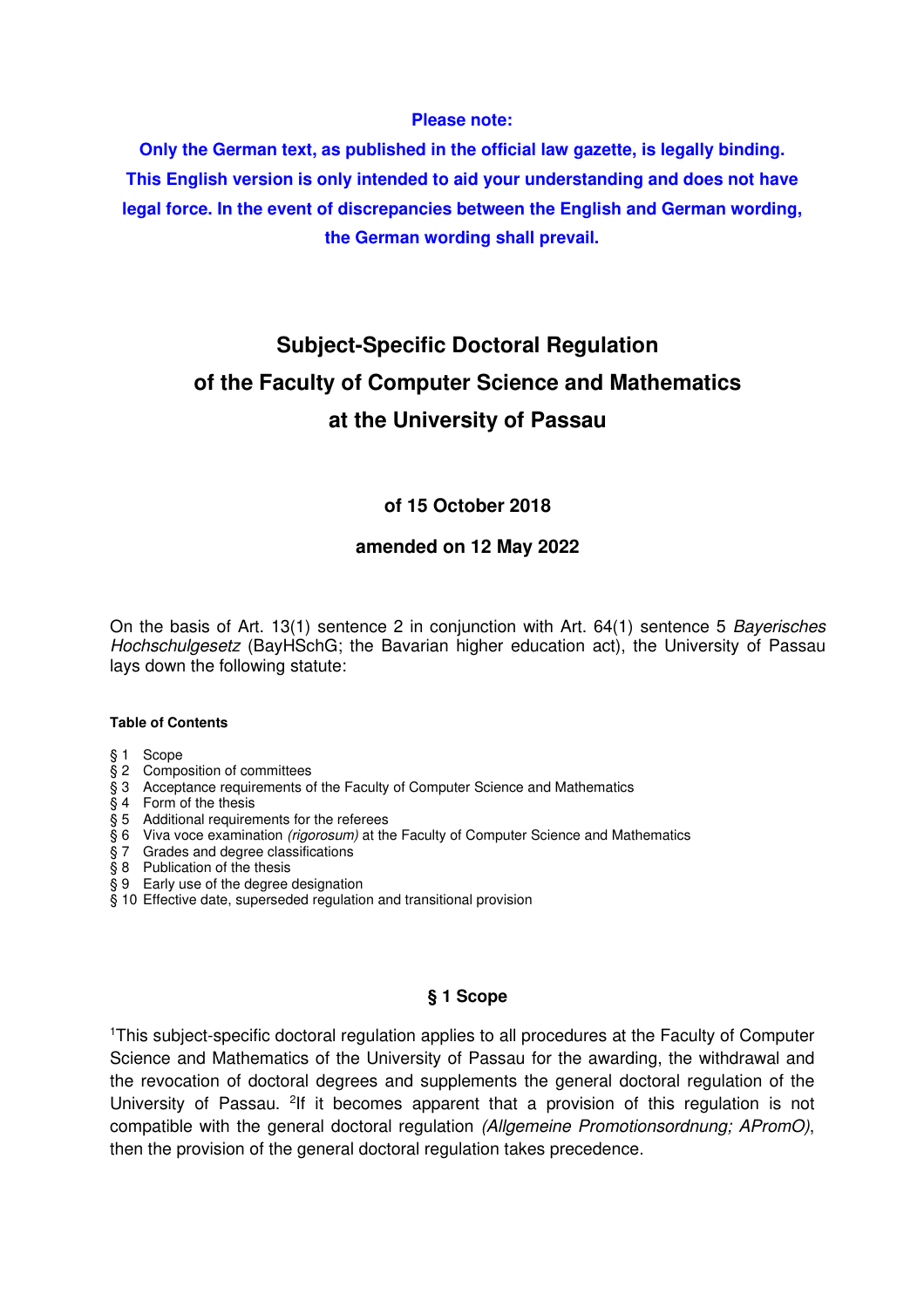# **§ 2 Composition of committees**

(1) The Board of Examiners for Doctoral Awards consists of six members, all of whom are professors or Juniorprofessorinnen or Juniorprofessoren (assistant professors).

(2) Referees are not members of the Doctoral Awards Assembly.

(3) The chairperson of the Doctoral Examining Committee is appointed from among the members of the Board of Examiners for Doctoral Awards and is not entitled to vote.

## **§ 3 Acceptance requirements of the Faculty of Computer Science and Mathematics**

(1) Acceptance as a doctoral student at the Faculty of Computer Science and Mathematics is conditional upon the applicant having:

- 1. duly completed a university degree programme in computer science or mathematics or related to computer science or mathematics by passing a Diplom, Magister or master's examination at a university in Germany or an equivalent degree programme at a foreign university, achieving a final grade better than 2.5 or
- 2. if pursuing a Dr. rer. nat., passed the first state examination for a teaching post at a 'Gymnasium' secondary school with a grade better than 2.5 and written the admission thesis in mathematics or computer science, whereby the admission thesis must have received the mark of Gut ('good') or Sehr gut ('very good'). or
- 3. if pursuing a Dr. phil. nat., passed the first state examination for a teaching qualification at state schools with a grade better than 2.5 and written the admission thesis in the field of mathematics, computer science, didactics of mathematics or didactics of computer science, whereby the admission thesis must have received the mark of Gut ('good') or Sehr gut ('very good').

(2) The Board of Examiners for Doctoral Awards may waive the above-average grade requirement if the applicant's achievements in computer science or mathematics after graduation have been above the average and two faculty professors are in favour of accepting the applicant as a doctoral student.

(3) <sup>1</sup>At the written request of the applicant's supervisor, the Board of Examiners for Doctoral Awards can grant exemption from the requirement under subsection 1. <sup>2</sup> In this case, the Board of Examiners for Doctoral Awards can stipulate additional requirements for acceptance; reference is hereby made to Art. 64(1) sentence 3 second clause BayHSchG.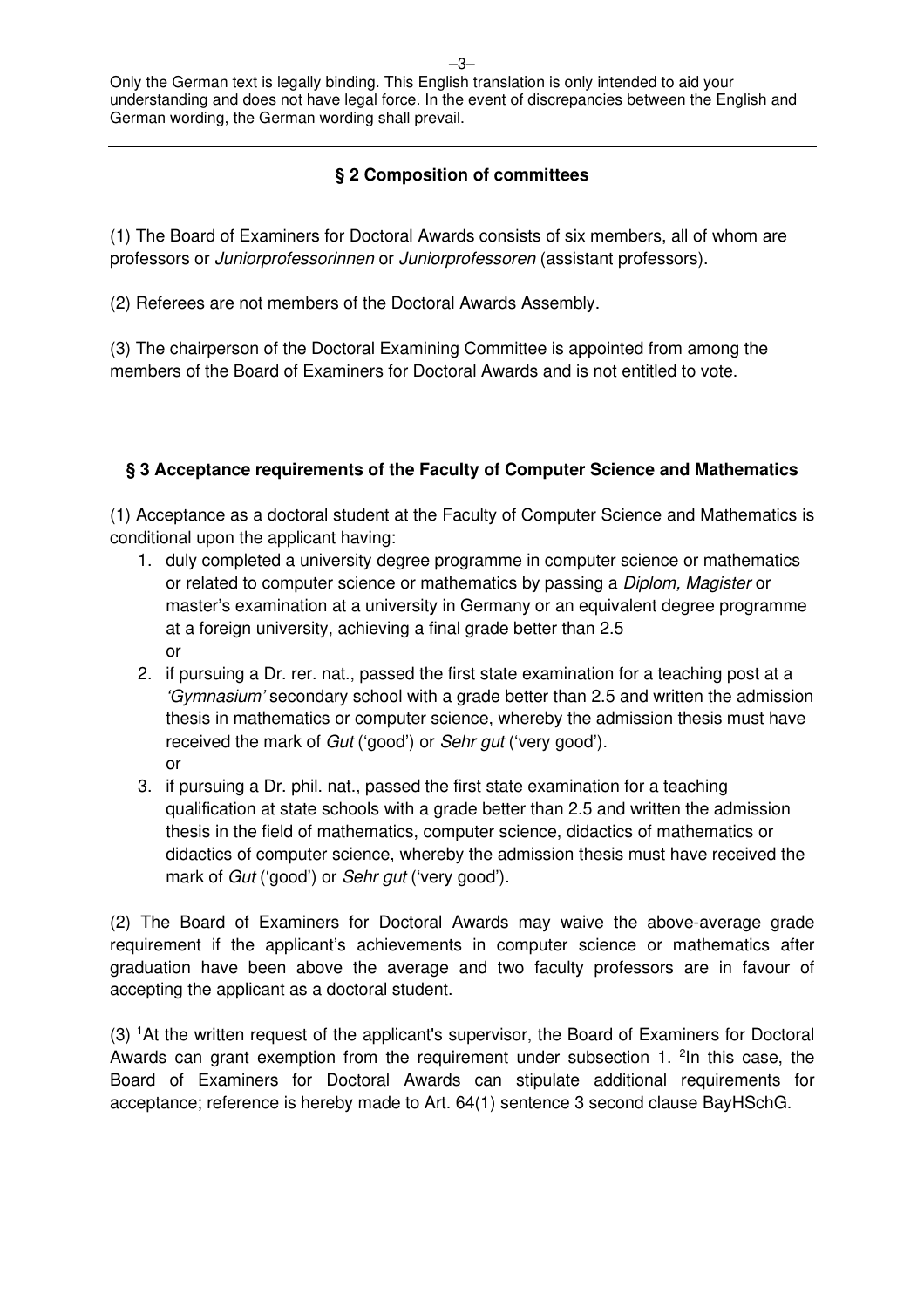### **§ 4 Form of the thesis**

<sup>1</sup>The thesis is usually in monographic, as yet unpublished form. <sup>2</sup>The Board of Examiners for Doctoral Awards may allow for the submission of a number of publication-ready articles or articles that have been peer-reviewed and published in relevant journals or conference proceedings or accepted for publication (publication-based doctoral thesis) that have an intimate connection with the topic, which must be presented in a supplementary summary; this collection of articles must represent a volume and standard of work equal to that of a monographic doctoral thesis. <sup>3</sup>The Board of Examiners for Doctoral Awards may allow texts that have been co-authored and clearly marked as such to be submitted, in so far as the doctoral student's own contribution has been presented, and this constitutes doctoral work equivalent to a doctoral thesis written under sole authorship. <sup>4</sup>Comments by the co-authors must be submitted.

## **§ 5 Additional requirements for the referees**

<sup>1</sup>The referees are appointed on the suggestion of the first supervisor.  ${}^{2}$ At least one referee must not be a member of the University of Passau, have not written joint publications with the doctoral student and have not conducted joint publications or projects with the other referees and supervisors over the last five years.

## **§ 6 Viva voce examination (rigorosum) at the Faculty of Computer Science and Mathematics**

(1) <sup>1</sup>The rigorosum consists of a lecture on the subject of the thesis and an oral examination in computer science and/or mathematics and/or didactics of mathematics and/or didactics of computer science. <sup>2</sup>The lecture and the oral examination take about 45 minutes each. <sup>3</sup>Based on the topic of the thesis, the oral examination covers the content of the thesis, questions that are adjacent to the subject of specialisation, and also more distant areas of computer science and/or mathematics and/or didactics of computer science and/or didactics of mathematics, where the doctoral student should prove their ability to contextualise their own work, among other things, through the questions raised here. <sup>4</sup>Upon written application by the doctoral student and with the unanimous approval of the Board of Examiners for Doctoral Awards and the Doctoral Examining Committee, the viva voce will be held in English.

(2) <sup>1</sup>The chairperson of the Doctoral Examining Committee issues a written invitation to the members of the Faculty Council and all persons authorised to participate to attend the public lecture at least eight days before the date. <sup>2</sup>In the non-public oral examination, only persons authorised to attend may be present and may ask questions.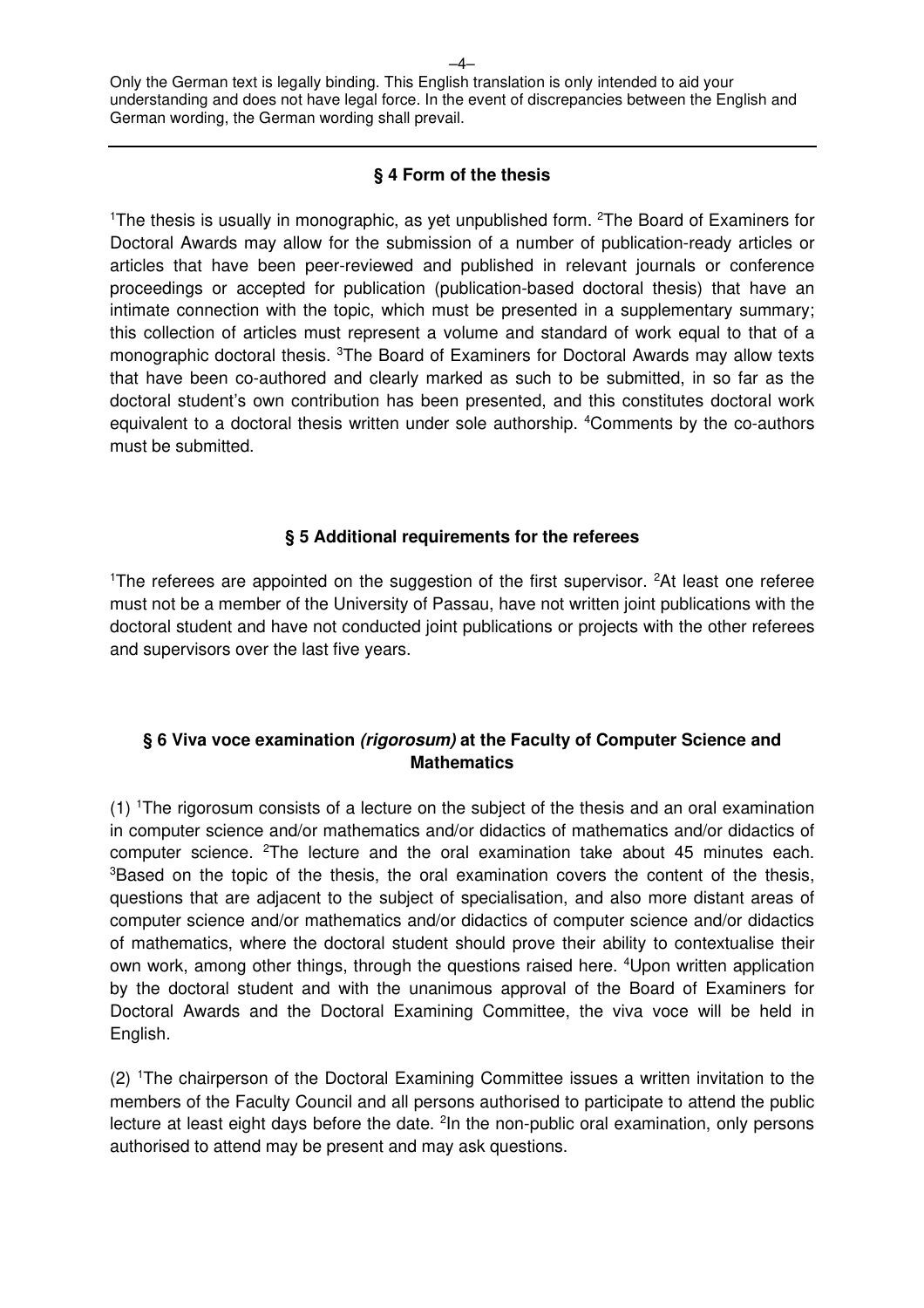### **§ 7 Grades and degree classifications**

(1) <sup>1</sup>The following levels of degree classification are awarded:

| Summa cum laude | An excellent achievement that is far above the average and    |
|-----------------|---------------------------------------------------------------|
|                 | deserves special recognition.                                 |
| Magna cum laude | An above-average achievement that deserves special            |
|                 | recognition.                                                  |
| Cum laude       | An above-average achievement.                                 |
| Rite            | An average achievement.                                       |
| Insufficienter  | The work suffers from significant deficiencies and is, on the |
|                 | whole, unusable (a fail grade).                               |

(2) Each referee evaluates the thesis and each examiner evaluates the oral examination individually with the following grades and degree classification:

| Summa cum laude |   |
|-----------------|---|
| Magna cum laude | 2 |
| Cum laude       | З |
| Rite            | 4 |
| Insufficienter  | 5 |

(3) The classification of the thesis, the oral examination and the doctorate as a whole result from the following grades:

| Summa cum laude | 1.0           |
|-----------------|---------------|
| Magna cum laude | up to $2.0$   |
| Cum laude       | up to $3.0$   |
| Rite            | up to $4.0$   |
| Insufficienter  | 4.0 and above |

#### **§ 8 Publication of the thesis**

 $(1)$  <sup>1</sup>Duplication and publication of a thesis written as a monograph requires the prior written permission (Druckerlaubnis; permission to print) of the chairperson of the Board of Examiners for Doctoral Awards. <sup>2</sup>The permission to print is granted after successful completion of the doctoral procedure if the copy of the thesis to be reproduced or published for the delivery of the deposit copies meets the requirements for changes in the reviews. <sup>3</sup>The referees must obtain confirmation of this from the chairperson of the Board of Examiners for Doctoral Awards; this can be sent by e-mail or in paper-based form. <sup>4</sup>A refusal of confirmation must be justified in writing. <sup>5</sup>For good cause, the chairperson of the Board of Examiners for Doctoral Awards, in agreement with the referees, may authorise a deviation of the printed version from the submitted text.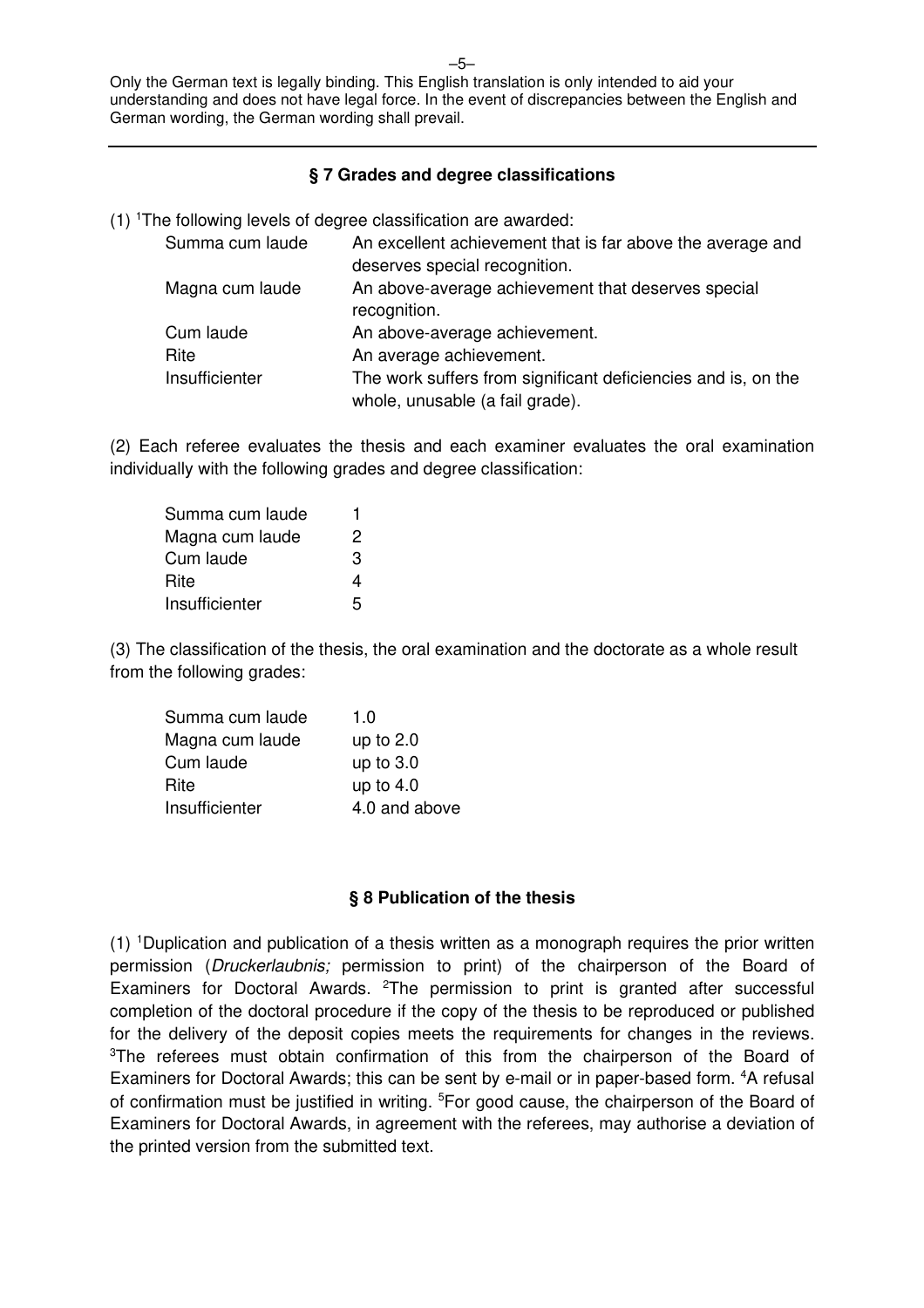(2) <sup>1</sup>The doctoral candidate is obliged to make the thesis accessible to the academic public through copying and distribution. <sup>2</sup>For this purpose, a number of printed and bound deposit copies stipulated by the Board of Examiners for Doctoral Awards as well as an electronic version of the thesis, the file format and data medium of which is to be agreed with the University Library, must be delivered to the faculty free of charge. <sup>2</sup>The doctoral candidate grants the University the right to produce and disseminate additional copies of the thesis within the framework of the statutory tasks of the university libraries or to make them available in data networks. <sup>4</sup>The required copies must be identified as a thesis prepared at the respective faculty of the University of Passau; the Board of Examiners for Doctoral Awards can decide on detailed requirements for this. <sup>5</sup>The referees as well as the day of the viva voce examination should also be indicated. <sup>6</sup>The copies of the thesis which were available for the examination remain with the files of the faculty.

(3) <sup>1</sup>The doctoral student must deliver the required copies within a period to be determined by the Board of Examiners for Doctoral Awards after passing the oral examination. <sup>2</sup>If the doctoral student does not deliver the deposit copies on time, the chairperson of the Board of Examiners for Doctoral Awards will oblige the doctoral student in a written communication to deliver the deposit copies within a specified grace period.<sup>3</sup>The chairperson of the Board of Examiners for Doctoral Awards may extend the deadlines at the request of the candidate.

# **§ 9 Early use of the degree designation**

The early use of a degree designation according to § 14(2) sentence 2 of the general doctoral regulation (APromO) is excluded.

# **§ 10 Effective date, superseded regulation and transitional provision**

(1) This doctoral regulation becomes effective on the day after its promulgation.

(2) At the same time, the doctoral regulation for the Faculty of Computer Science and Mathematics of the University of Passau of 10 February 2009 (vABlUP p. 1), as amended by the Amendment Ordinance of 16 May 2012 (vABlUP p. 71), ceases to be valid.

(3) By way of derogation from subsection 2, the doctoral regulation referenced there continues to apply to doctoral students who, at the time of entry into force of these statutes, had already been accepted as doctoral students.